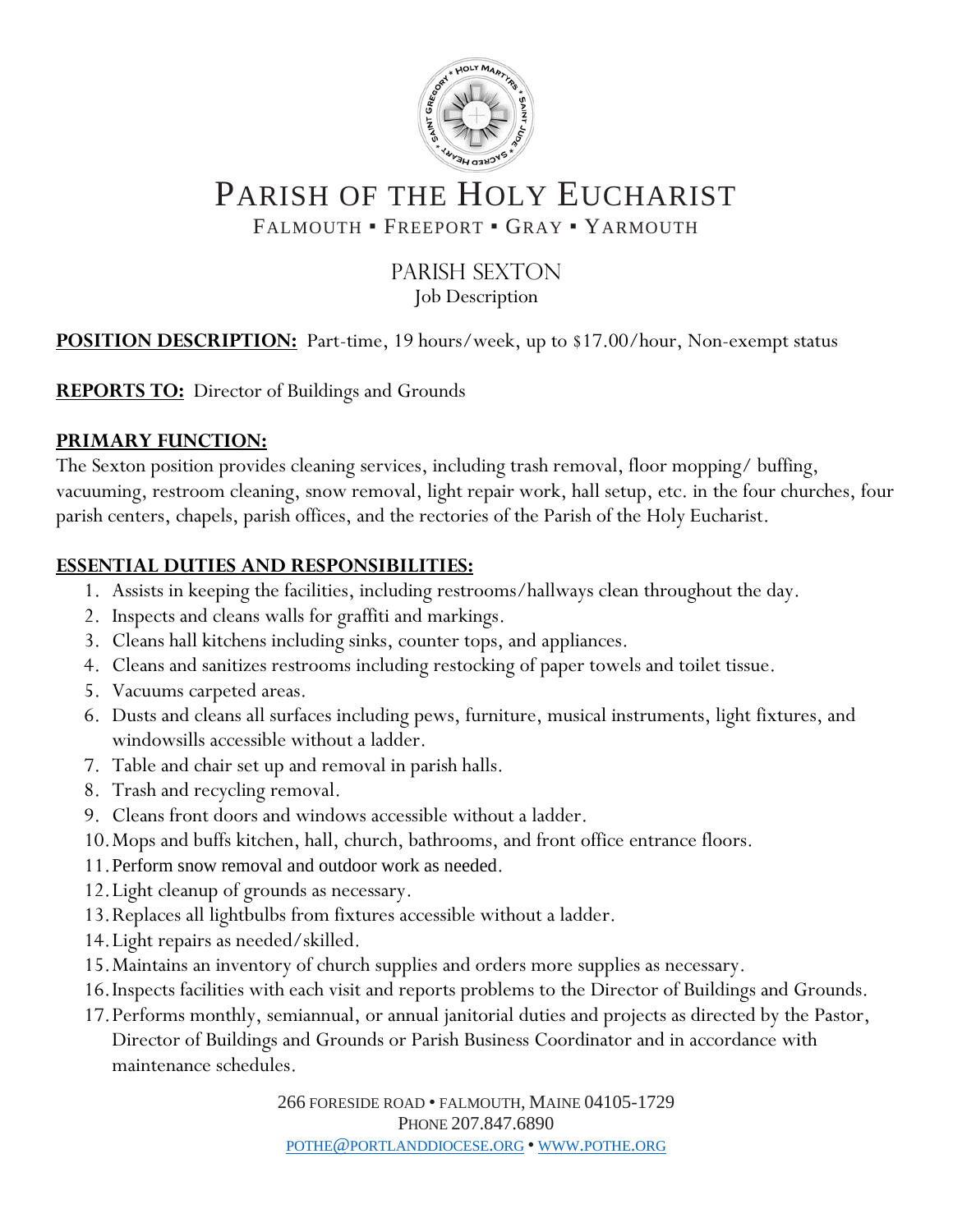

# PARISH OF THE HOLY EUCHARIST

FALMOUTH · FREEPORT · GRAY · YARMOUTH

- 18.Secures and stores all cleaning supplies and equipment after completion of cleaning.
- 19.Orders and maintains an OSHA and Parish Maintenance Department approved supply of all cleaning products necessary.
- 20.Maintains all cleaning equipment.
- 21.Fulfills other duties as assigned.

## **JOB REQUIREMENTS/POSITION SPECIFICATIONS:**

- **1.** Is a practicing Roman Catholic or someone who respects and enthusiastically supports the mission and purpose of the Church and particularly, the Parish of the Holy Eucharist.
- 2. Ability to perform outlined tasks with minimal supervision.
- 3. Familiarity with cleaning/janitorial equipment and supplies and their safe use and storage.
- 4. Ability to work with a variety of constituents including children.
- 5. Ability to maintain confidentiality of all office records which may be accessible to individual.
- 6. Reliable transportation as this position is responsible for sites in Falmouth, Freeport, Gray and Yarmouth.

## **EDUCATION, TRAINING AND/OR EXPERIENCE:**

- 1. Must possess necessary janitorial skills and knowledge.
- 2. 2-3 years of experience preferred.
- 3. Proficiency in and/or ability to learn Microsoft Office software required.

# **PHYSICAL DEMANDS/WORK ENVIRONMENT:**

The characteristics described here are representative of those that must be met by an employee to successfully perform the essential functions of this job. Post Offer Physical is required for this position. Reasonable accommodations may be made to enable individuals with disabilities to perform the essential functions. While performing the duties of this job, the employee is frequently required to stand, walk, sit, use hands to finger, handle or feel objects, tools, or controls; reach with hands and arms; talk and hear and climb stairs/ladders; balance, stoop, kneel, crouch or crawl. The employee must frequently lift and/or move up to 25 pounds floor to overhead and an occasionally lift and/or move up to 50 pounds floor to waist. Specific vision abilities usually required by this job include close, distance, color and peripheral vision, depth perception and ability to adjust focus.

> 266 FORESIDE ROAD • FALMOUTH, MAINE 04105-1729 PHONE 207.847.6890 POTHE@[PORTLANDDIOCESE](mailto:pothe@portlanddiocese.org).ORG • WWW.[POTHE](http://www.pothe.org/).ORG